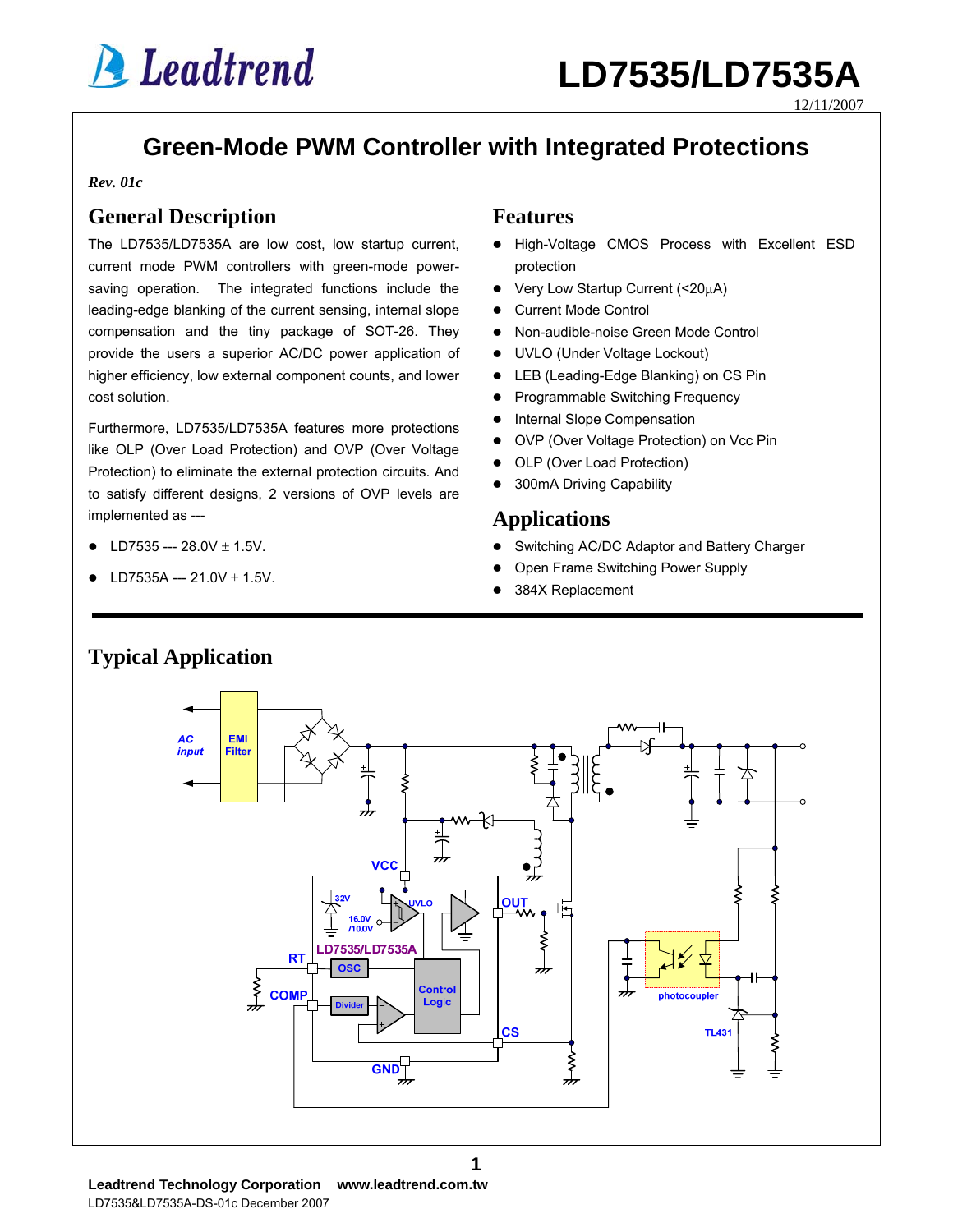



The LD7535/ LD7535A are ROHS Complaint/ Green Package.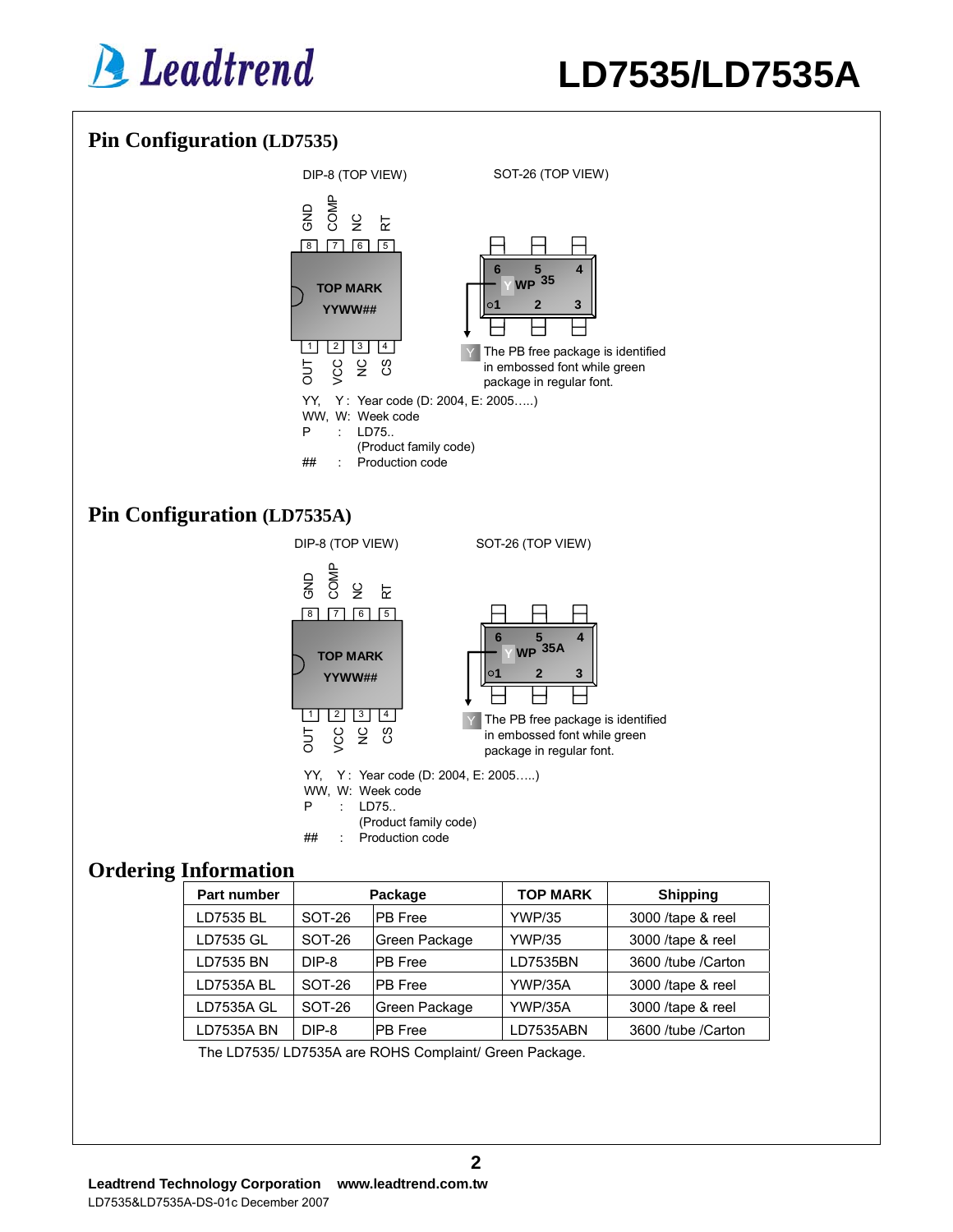

## **Pin Descriptions**

| <b>PIN</b> | <b>NAME</b> | <b>FUNCTION</b>                                                                                                                               |  |
|------------|-------------|-----------------------------------------------------------------------------------------------------------------------------------------------|--|
|            | <b>GND</b>  | Ground                                                                                                                                        |  |
| 2          | <b>COMP</b> | Voltage feedback pin (same as the COMP pin in UC384X), By connecting<br>a photo-coupler to close the control loop and achieve the regulation. |  |
| 3          | RT.         | This pin is to program the switching frequency.  By connecting a resistor<br>to ground to set the switching frequency.                        |  |
| 4          | CS.         | Current sense pin, connect to sense the MOSFET current                                                                                        |  |
| 5          | VCC         | Supply voltage pin                                                                                                                            |  |
| 6          | OUT         | Gate drive output to drive the external MOSFET                                                                                                |  |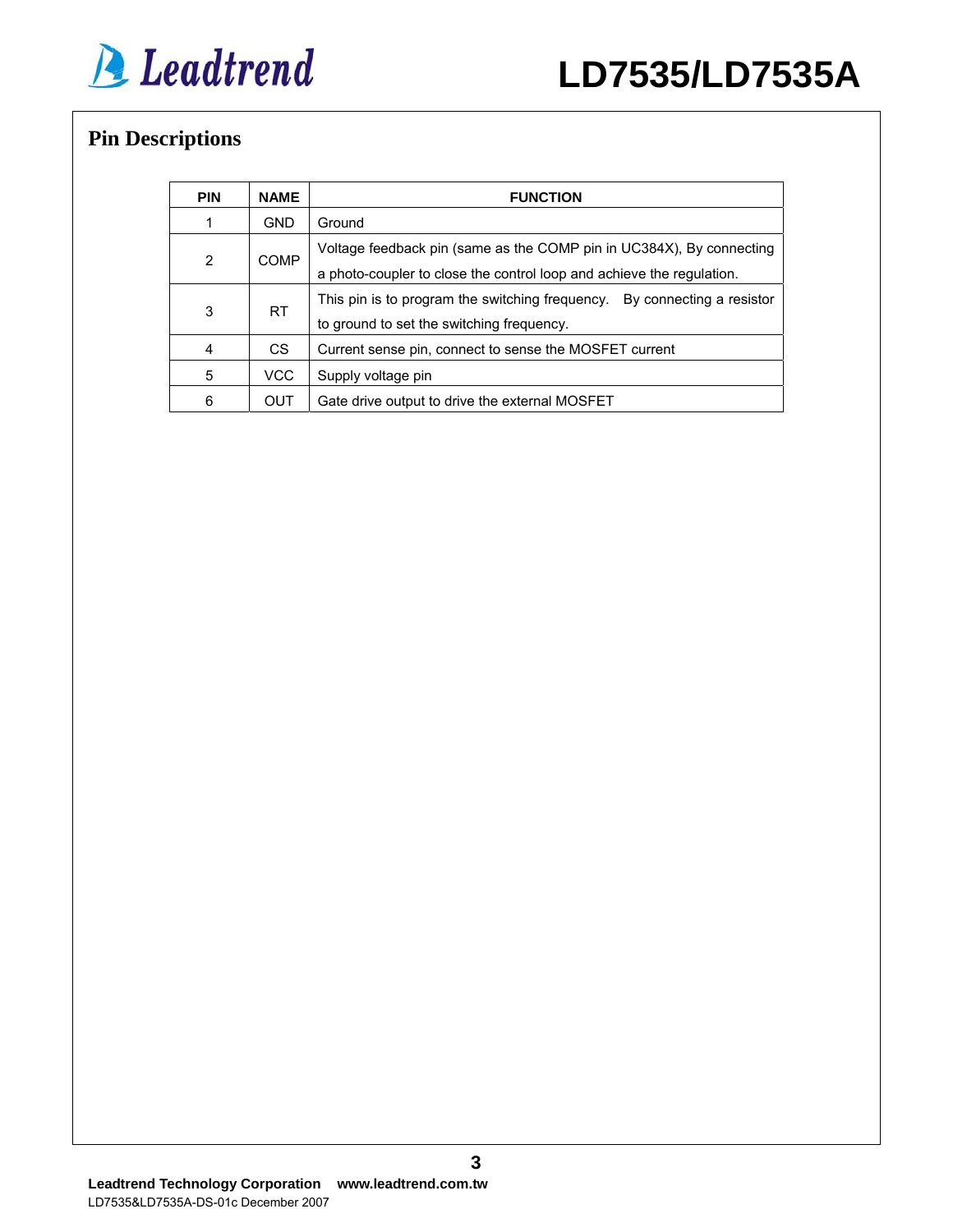

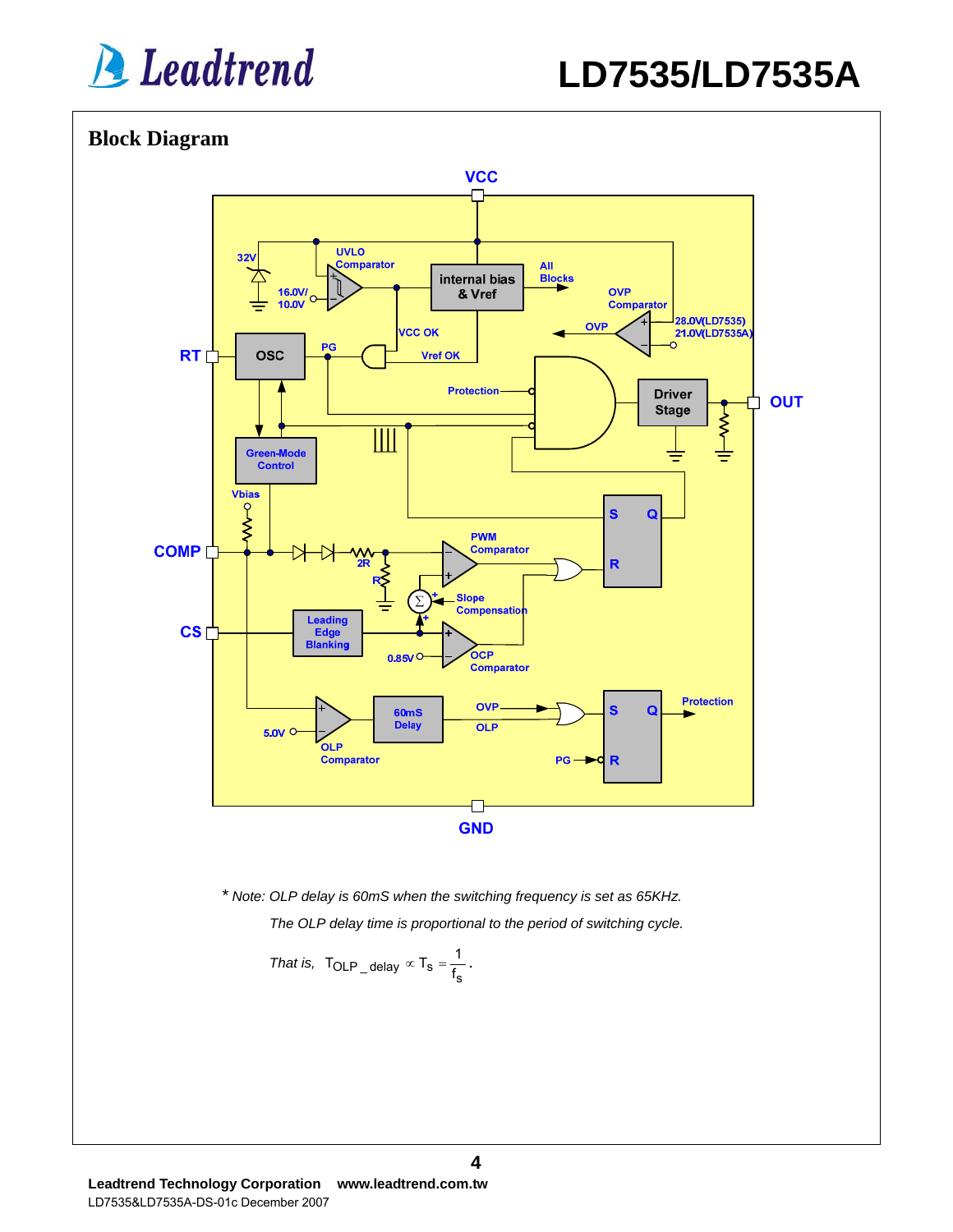

## **Absolute Maximum Ratings**

|                                                           | 30V                                |
|-----------------------------------------------------------|------------------------------------|
|                                                           | $-0.3 - 7V$                        |
|                                                           | $150^{\circ}$ C                    |
|                                                           | -40°C to 85°C                      |
|                                                           | -65 $\degree$ C to 150 $\degree$ C |
|                                                           | $250^{\circ}$ C/W                  |
|                                                           | $100^{\circ}$ C/W                  |
| Power Dissipation (SOT-26, at Ambient Temperature = 85°C) | 250 <sub>m</sub> W                 |
| Power Dissipation (DIP-8, at Ambient Temperature = 85°C)  | 650mW                              |
|                                                           | $260^{\circ}$ C                    |
|                                                           | 3KV                                |
|                                                           | 250V                               |
| Gate Output Current                                       | 300 <sub>m</sub> A                 |

#### **Caution:**

Stresses beyond the ratings specified in "Absolute Maximum Ratings" may cause permanent damage to the device. This is a stress only rating and operation of the device at these or any other conditions above those indicated in the operational sections of this specification is not implied.

## **Recommended Operating Conditions**

| Item                          | Min. | Max. | Unit |
|-------------------------------|------|------|------|
| Supply Voltage Vcc (LD7535)   |      | 25   |      |
| Supply Voltage Vcc (LD7535A)  |      | 18   |      |
| Switching Frequency           | 50   | 130  | KHz  |
| <b>Startup Resistor Value</b> | 19   | 44   | MΩ   |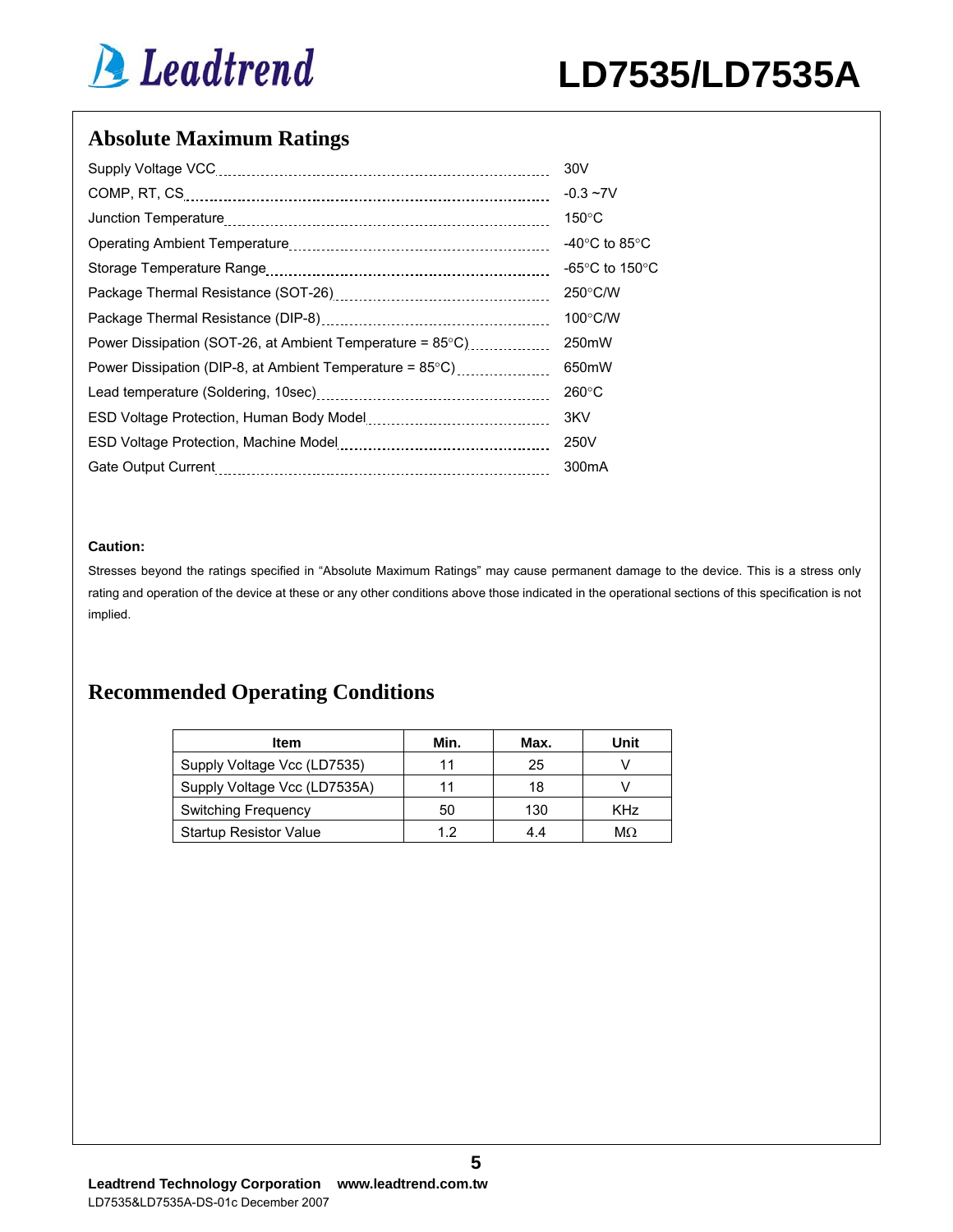## **Electrical Characteristics**

 $(T_A = +25^{\circ}$ C unless otherwise stated,  $V_{CC} = 15.0V$ )

| <b>PARAMETER</b>                   | <b>CONDITIONS</b>               | <b>MIN</b> | <b>TYP</b> | <b>MAX</b> | <b>UNITS</b> |
|------------------------------------|---------------------------------|------------|------------|------------|--------------|
| <b>Supply Voltage (Vcc Pin)</b>    |                                 |            |            |            |              |
| <b>Startup Current</b>             |                                 |            | 8          | 20         | $\mu$ A      |
|                                    | $V_{\text{COMP}} = 0V$          |            | 2.0        | 3.0        | mA           |
| <b>Operating Current</b>           | $V_{COMP} = 3V$                 |            | 2.5        |            | mA           |
| (with 1nF load on OUT pin)         | Protection tripped (OLP, OVP)   |            | 0.5        |            | mA           |
| UVLO (off)                         |                                 | 9.0        | 10.0       | 11.0       | V            |
| UVLO (on)                          |                                 | 15.0       | 16.0       | 17.0       | V            |
|                                    | LD7535                          | 26.5       | 28.0       | 29.5       | V            |
| <b>OVP Level</b>                   | LD7535A                         | 19.5       | 21.0       | 22.5       | V            |
| <b>Voltage Feedback (Comp Pin)</b> |                                 |            |            |            |              |
| <b>Short Circuit Current</b>       | $V_{\text{COMP}} = 0V$          |            | 1.5        | 2.2        | mA           |
| Open Loop Voltage                  | COMP pin open                   |            | 6.0        |            | V            |
| Green Mode Threshold VCOMP         |                                 |            | 2.35       |            | V            |
| <b>Current Sensing (CS Pin)</b>    |                                 |            |            |            |              |
| Maximum Input Voltage, Vcs(off)    |                                 | 0.80       | 0.85       | 0.90       | V            |
| Leading Edge Blanking Time         |                                 |            | 350        |            | nS           |
| Input impedance                    |                                 | 1          |            |            | $M\Omega$    |
| Delay to Output                    |                                 |            | 100        |            | nS           |
| Oscillator (RT pin)                |                                 |            |            |            |              |
| Frequency                          | $RT = 100K\Omega$               | 60         | 65         | 70         | <b>KHz</b>   |
| Green Mode Frequency               | Fs=65KHz                        |            | 20         |            | <b>KHz</b>   |
| Temp. Stability                    | $(-40^{\circ}C - 105^{\circ}C)$ |            |            | 3          | $\%$         |
| <b>Voltage Stability</b>           | (VCC=11V-25V)                   |            |            | 1          | $\%$         |
| <b>Gate Drive Output (OUT Pin)</b> |                                 |            |            |            |              |
| Output Low Level                   | VCC=15V, Io=20mA                |            |            | 1          | V            |
| Output High Level                  | VCC=15V, lo=20mA                | 8          |            |            | V            |
| <b>Rising Time</b>                 | Load Capacitance=1000pF         |            | 50         | 200        | nS           |
| <b>Falling Time</b>                | Load Capacitance=1000pF         |            | 30         | 100        | nS           |
| <b>OLP (Over Load Protection)</b>  |                                 |            |            |            |              |
| OLP Trip Level                     | V <sub>COMP</sub> (OLP)         |            | 5.0        |            | V            |
| OLP Delay Time (note)              | Fs=65KHz                        |            | 60         |            | mS           |

*Note: The OLP delay time is proportional to the period of switching cycle. So that, the lower RT value will set the higher switching frequency and the shorter OLP delay time.* 

**6**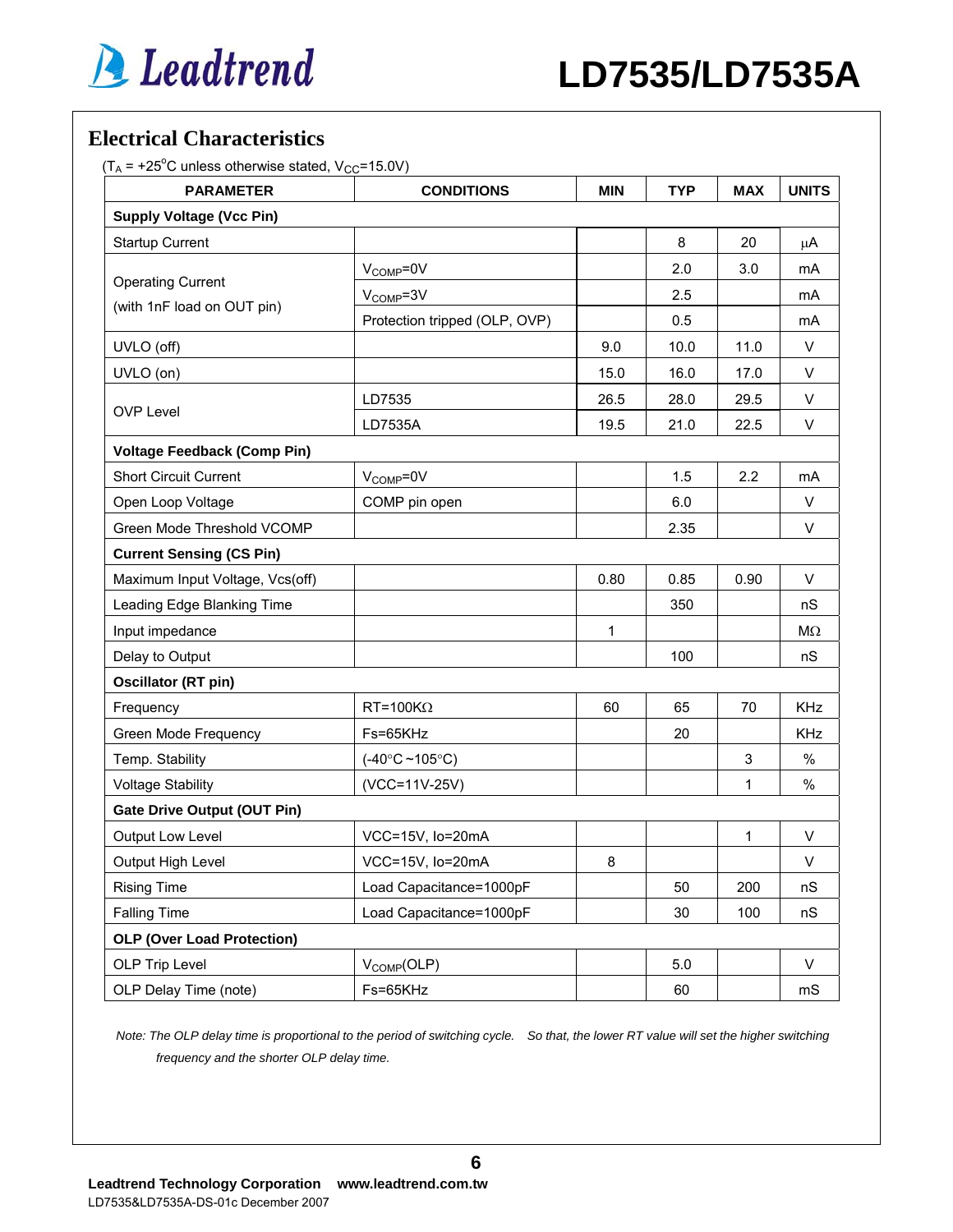

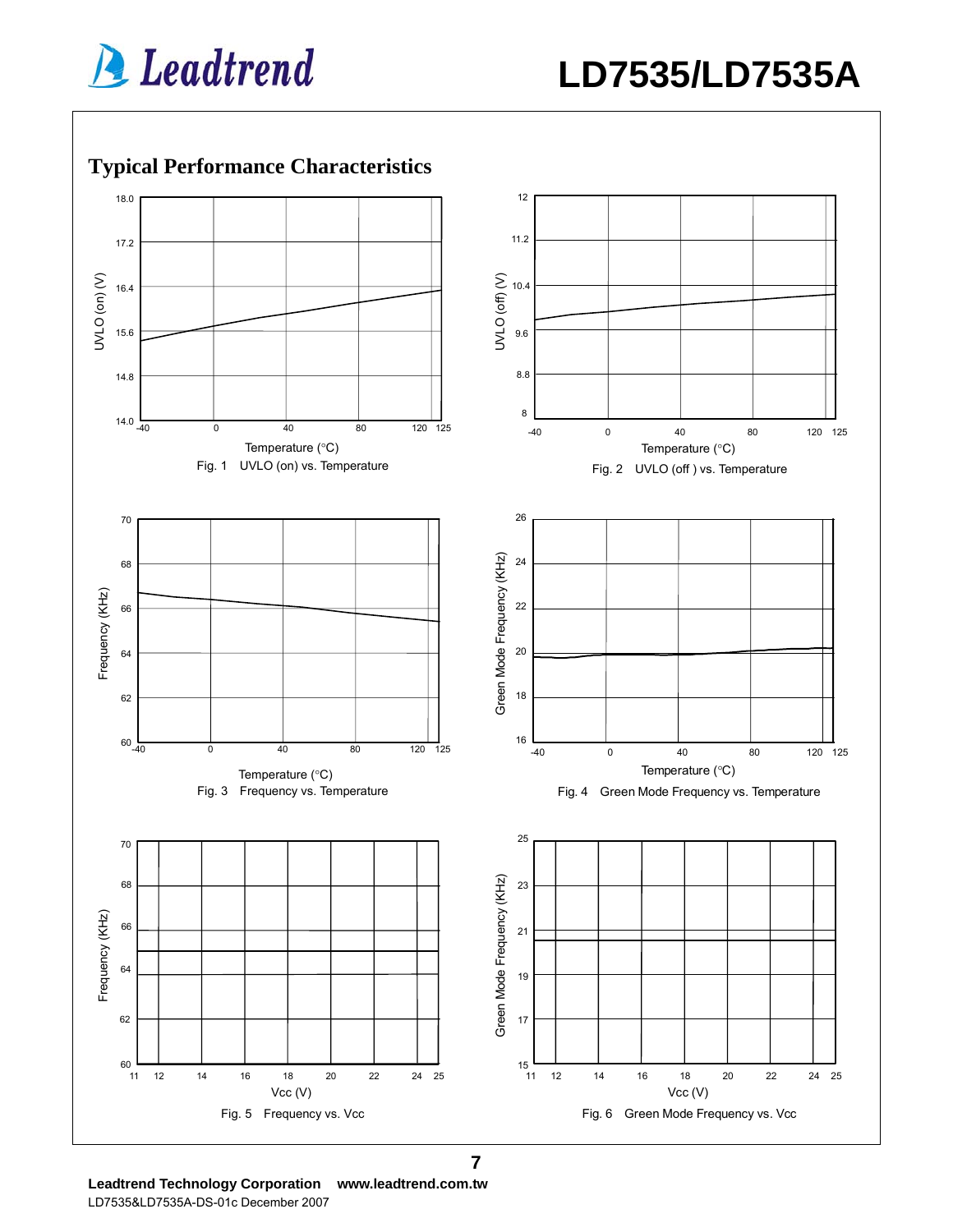**LD7535/LD7535A**



**Leadtrend Technology Corporation www.leadtrend.com.tw**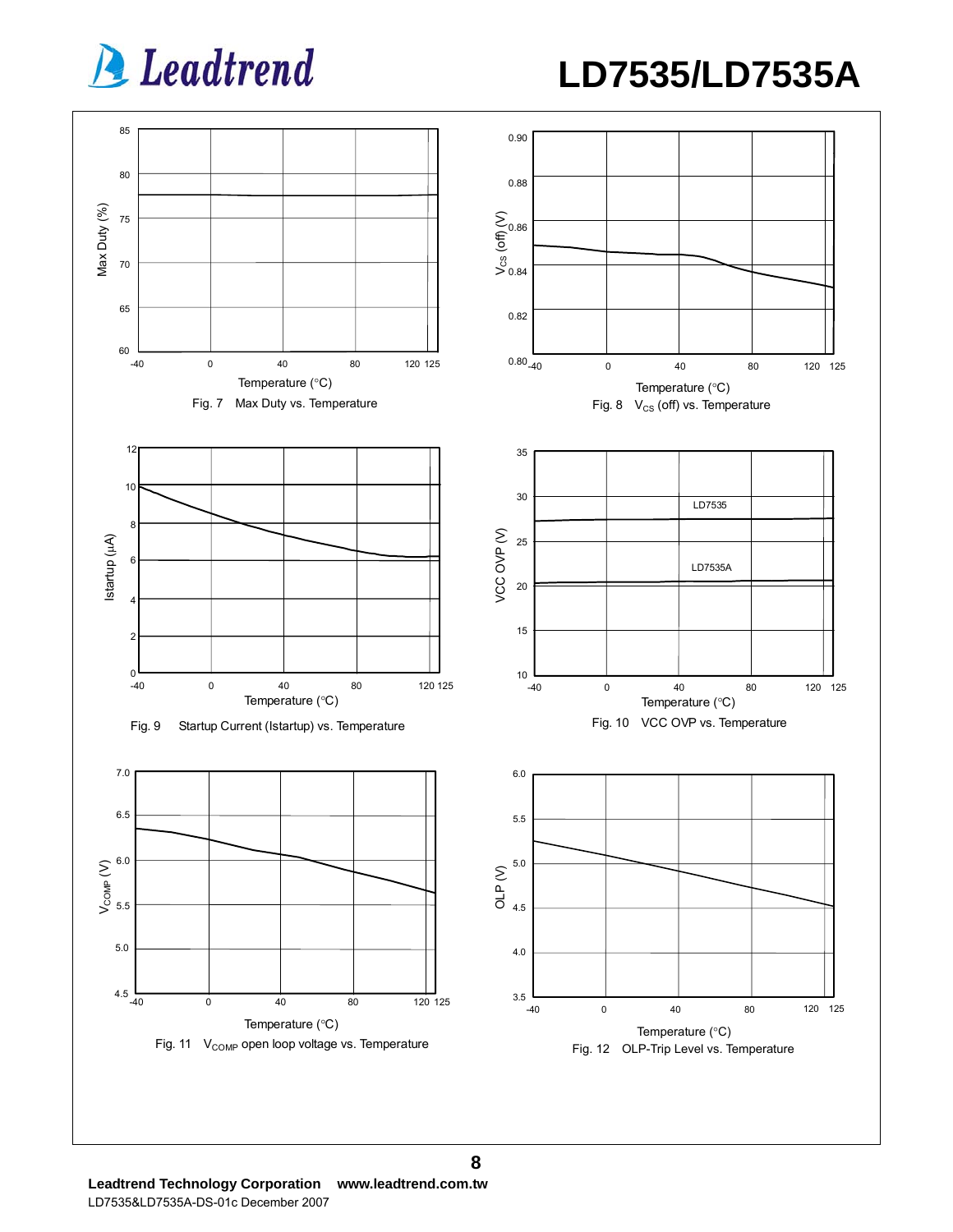## **Application Information**

#### **Operation Overview**

The LD7535/LD7535A meet the green-power requirement and are intended for the use in those modern switching power suppliers and adaptors which demand higher power efficiency and power-saving. They integrated more functions to reduce the external component counts and the size. Their major features are described as below.

#### **Under Voltage Lockout (UVLO)**

An UVLO comparator is implemented in it to detect the voltage on the VCC pin. It would assure the supply voltage enough to turn on the LD7535/LD7535A PWM controller and further to drive the power MOSFET. As shown in Fig. 13, a hysteresis is built in to prevent the shutdown from the voltage dip during startup. The turn-on and turn-off threshold level are set at 16.0V and 10.0V, respectively.





#### **Startup Current and Startup Circuit**

The typical startup circuit to generate the LD7535/LD7535A Vcc is shown in Fig. 14. During the startup transient, the Vcc is lower than the UVLO threshold thus there is no gate pulse produced from LD7535/LD7535A to drive power MOSFET. Therefore, the current through R1 will provide the startup current and to charge the capacitor C1. Whenever the Vcc voltage is high enough to turn on the LD7535/LD7535A and further to deliver the gate drive signal, the supply current is provided from the auxiliary winding of the transformer. Lower startup current requirement on the

PWM controller will help to increase the value of R1 and then reduce the power consumption on R1. By using CMOS process and the special circuit design, the maximum startup current of LD7535/LD7535A is only 20μA.

If a higher resistance value of the R1 is chosen, it usually takes more time to start up. To carefully select the value of R1 and C1 will optimize the power consumption and startup time.



#### **Current Sensing and Leading-edge Blanking**

The typical current mode of PWM controller feedbacks both current signal and voltage signal to close the control loop and achieve regulation. As shown in Fig. 15, the LD7535/LD7535A detect the primary MOSFET current from the CS pin, which is not only for the peak current mode control but also for the pulse-by-pulse current limit. The maximum voltage threshold of the current sensing pin is set at 0.85V. From above, the MOSFET peak current can be obtained from below.

$$
I_{PEAK(MAX)} = \frac{0.85V}{R_S}
$$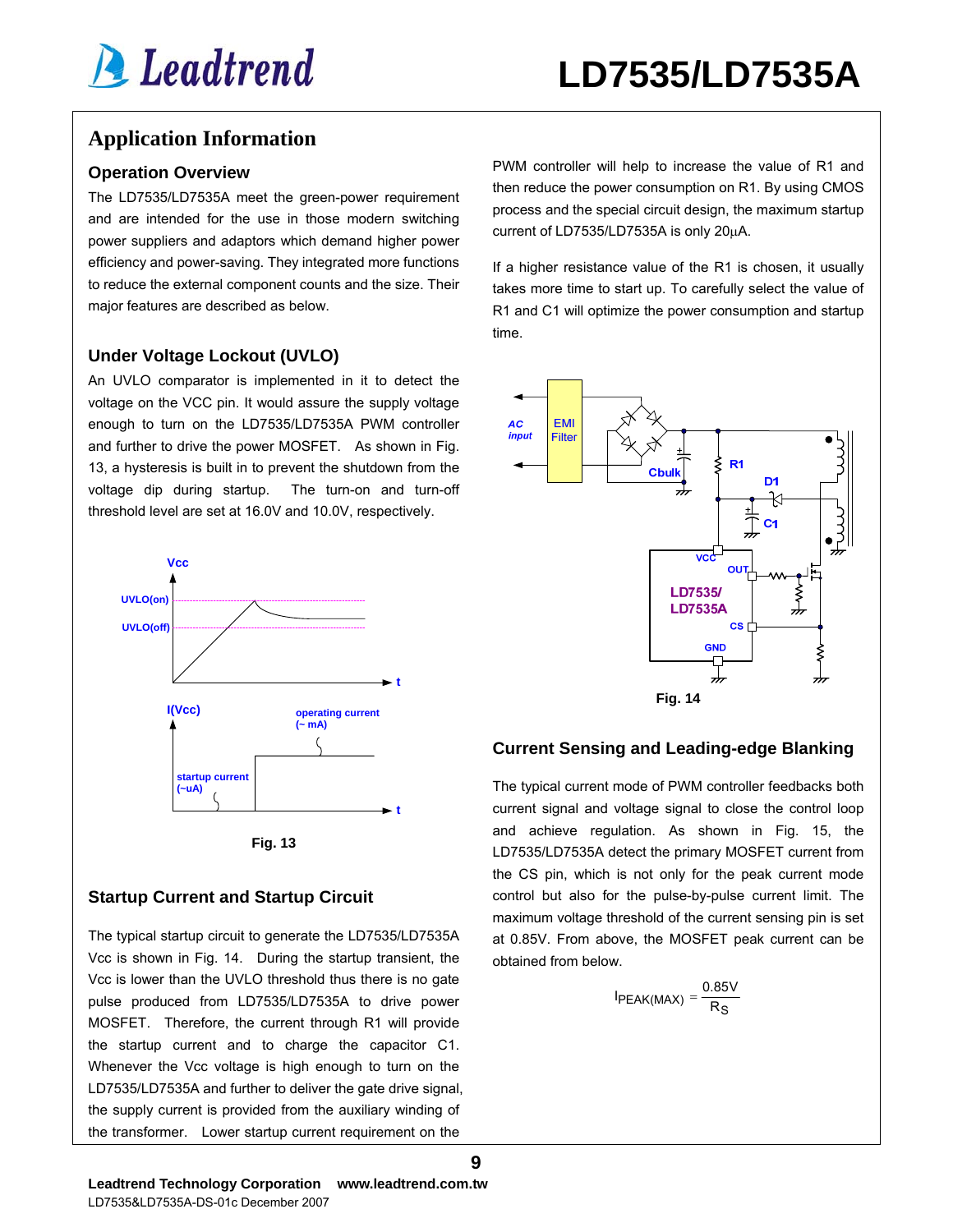



A 350nS leading-edge blanking (LEB) time is included in the input of CS pin to prevent the false-trigger from the current spike. In the low power application, if the total pulse width of the turn-on spikes is less than 350nS and the negative spike on the CS pin doesn't exceed -0.3V, it could eliminated the R-C filter (as shown in the figure16).

However, the total pulse width of the turn-on spike is decided by the output power, circuit design and PCB layout. It is strongly recommended to adopt a smaller R-C filter (as shown in figure 17) for higher power application to avoid the CS pin being damaged by the negative turn-on spike.

#### **Output Stage and Maximum Duty-Cycle**

An output stage of a CMOS buffer, with typical 300mA driving capability, is incorporated to drive a power MOSFET directly. And the maximum duty-cycle of LD7535/LD7535A is limited to 75% to avoid the transformer saturation.

#### **Oscillator and Switching Frequency**

Connect a resistor from RT pin to GND according to the equation below to program the normal switching frequency:

$$
f_{SW} = \frac{65.0}{RT_{(K\Omega)}} \times 100(KHz)
$$

The operating frequency range for the LD7535/LD7535A is recommended to set between 50KHz and 130KHz.



#### **Voltage Feedback Loop**

**10**

The voltage feedback signal is provided from the TL431 at the secondary side through the photo-coupler to the COMP pin of the LD7535/LD7535A. Similar to UC3842, the LD7535/LD7535A would carry 2 diodes voltage offset at the stage to feed the voltage divider at the ratio of 1/3, that is,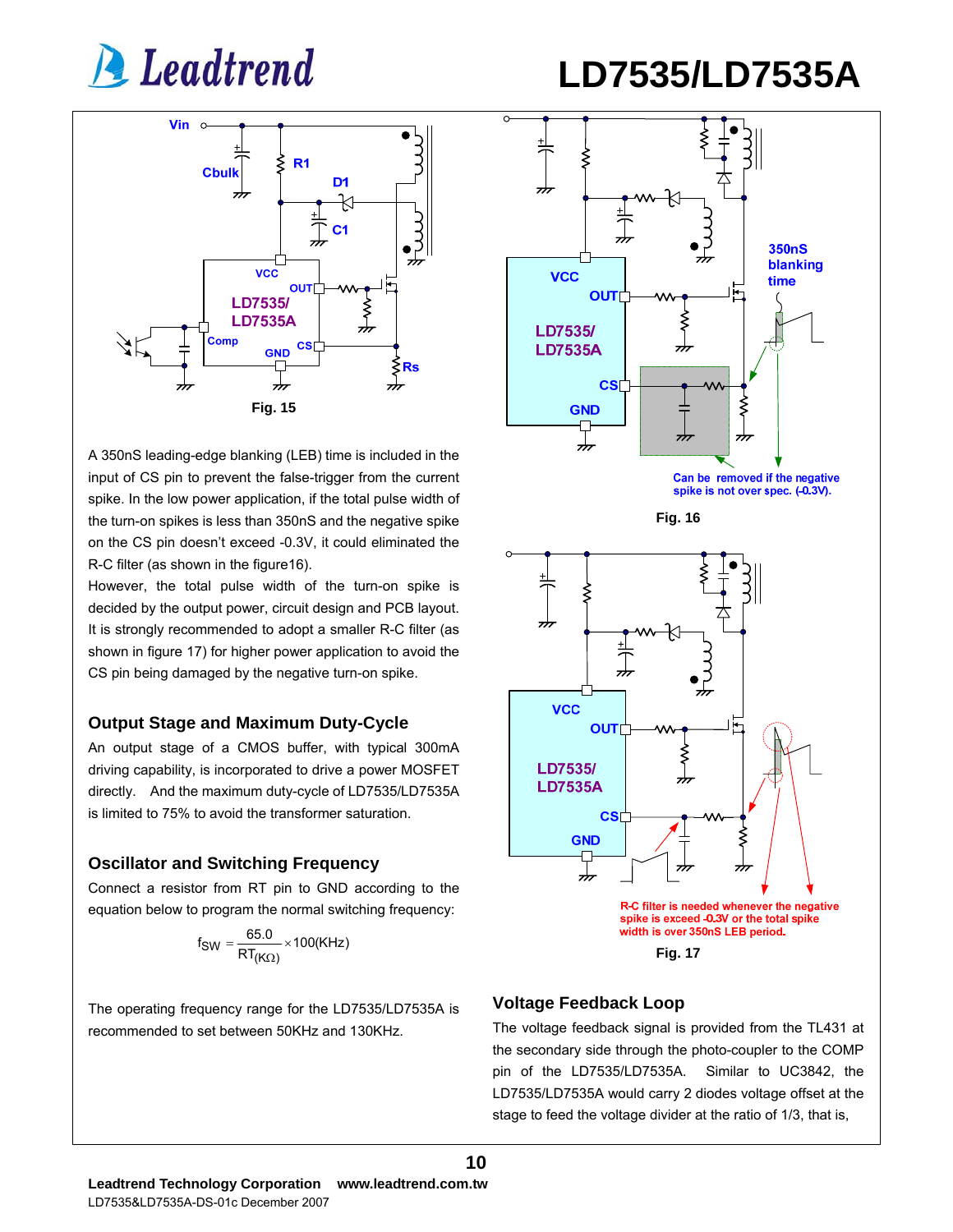

## **LD7535/LD7535A**

$$
V_{-(PWM_{COMPARATOR})} = \frac{1}{3} \times (V_{COMP} - 2V_F)
$$

A pull-high resistor is embedded internally and can be eliminated externally.

#### **Internal Slope Compensation**

In the conventional application, the problem of the stability is a critical issue for current mode controlling, when it operates in higher than 50% of the duty-cycle. As UC384X, It takes slope compensation from injecting the ramp signal of the RT/CT pin through a coupling capacitor. It therefore requires no extra design for the LD7535/LD7535A since it has integrated it already.

#### **On/Off Control**

The LD7535/LD7535A can be turned off by pulling COMP pin lower than 1.2V. The gate output pin of the LD7535/LD7535A will be disabled immediately under such condition. The off-mode can be released when the pull-low signal is removed.

#### **Dual-Oscillator Green-Mode Operation**

There are many different topologies has been implemented in different chips for the green-mode or power saving requirements such as "burst-mode control", "skipping-cycle mode", "variable off-time control "…etc. The basic operation theory of all these approaches intended to reduce the switching cycles under light-load or no-load condition either by skipping some switching pulses or reduce the switching frequency.

By using this dual-oscillator control, the green-mode frequency can be well controlled and further to avoid the generation of audible noise.

#### **OVP (Over Voltage Protection) on Vcc**

The V<sub>GS</sub> ratings of the nowadays power MOSFETs are often limited up to max. 30V. To prevent the  $V_{GS}$  from the fault condition, LD7535/LD7535A are implemented an OVP function on Vcc. Whenever the Vcc voltage is higher than the OVP threshold voltage, the output gate drive circuit will be shutdown simultaneously thus to stop the switching of the power MOSFET until the next UVLO(on).

The Vcc OVP function in LD7535/LD7535A is an auto-recovery type protection. If the OVP condition, usually caused by the feedback loop opened, is not released, the Vcc will tripped the OVP level again and re-shutdown the output. The Vcc is working as a hiccup mode. The Figure. 18 shows its operation.

On the other hand, if the OVP condition is removed, the Vcc level will get back to normal level and the output will automatically return to the normal operation.





The OVP levels are ---

- LD7535 ---  $28.0V \pm 1.5V$ .
- $\bullet$  LD7535A --- 21.0V  $\pm$  1.5V.

#### **Over Load Protection (OLP)**

To protect the circuit from being damaged under over load condition or short condition, a smart OLP function is implemented in the LD7535/LD7535A. The figure 20 shows the waveforms of the OLP operation. In this case, the feedback system will force the voltage loop proceed toward the saturation and then pull up the voltage on COMP pin ( $V_{\text{COMP}}$ ). Whenever the  $V_{\text{COMP}}$  trips up to the OLP threshold 5V and stays longer than 60mS, the protection will activate and then turn off the gate output to stop the switching of power circuit. The 60mS delay time is to prevent the false trigger from the power-on and turn-off transient.

By such protection mechanism, the average input power can be reduced to very low level so that the component temperature and stress can be controlled within the safe operating area.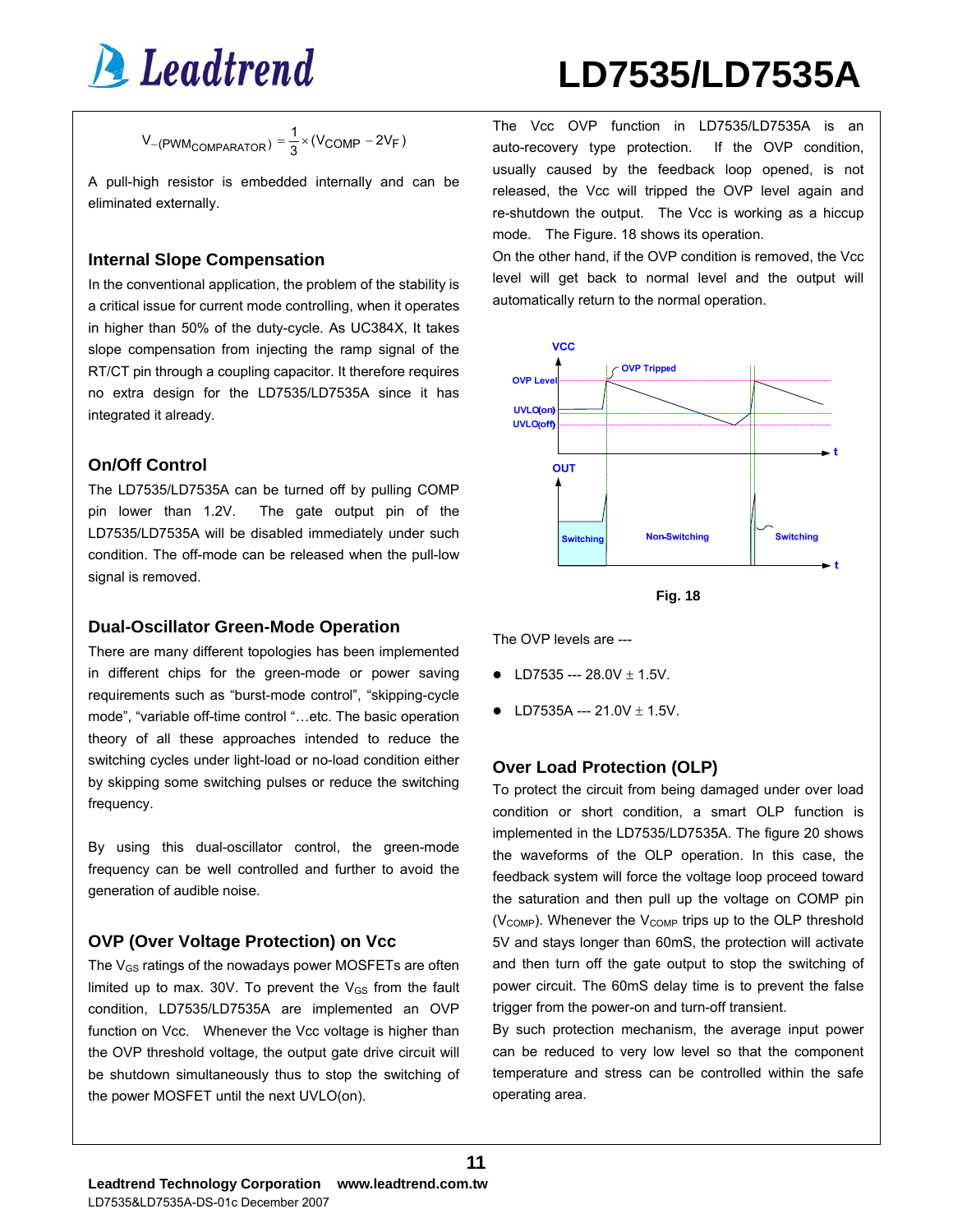

## **LD7535/LD7535A**

Under the conditions listed below, the gate output will turn off immediately to protect the power circuit ---

- RT pin short to ground
- RT pin floating
- CS pin floating

#### **Fault Protection**

There are several critical protections were integrated in the LD7535/LD7535A to prevent the power supply or adapter from being damaged. Those damages usually come from open or short condition on the pins of LD7535/LD7535A.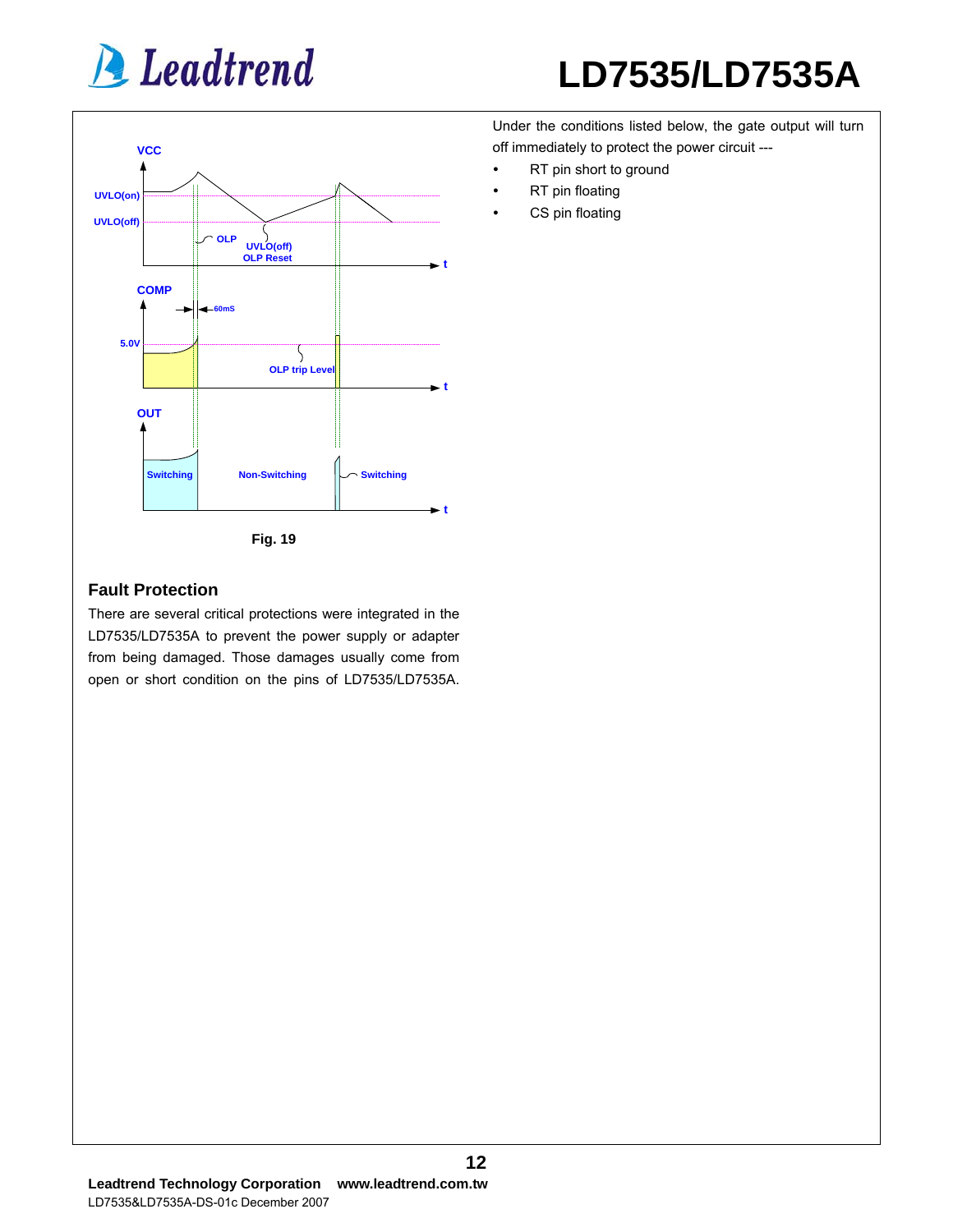

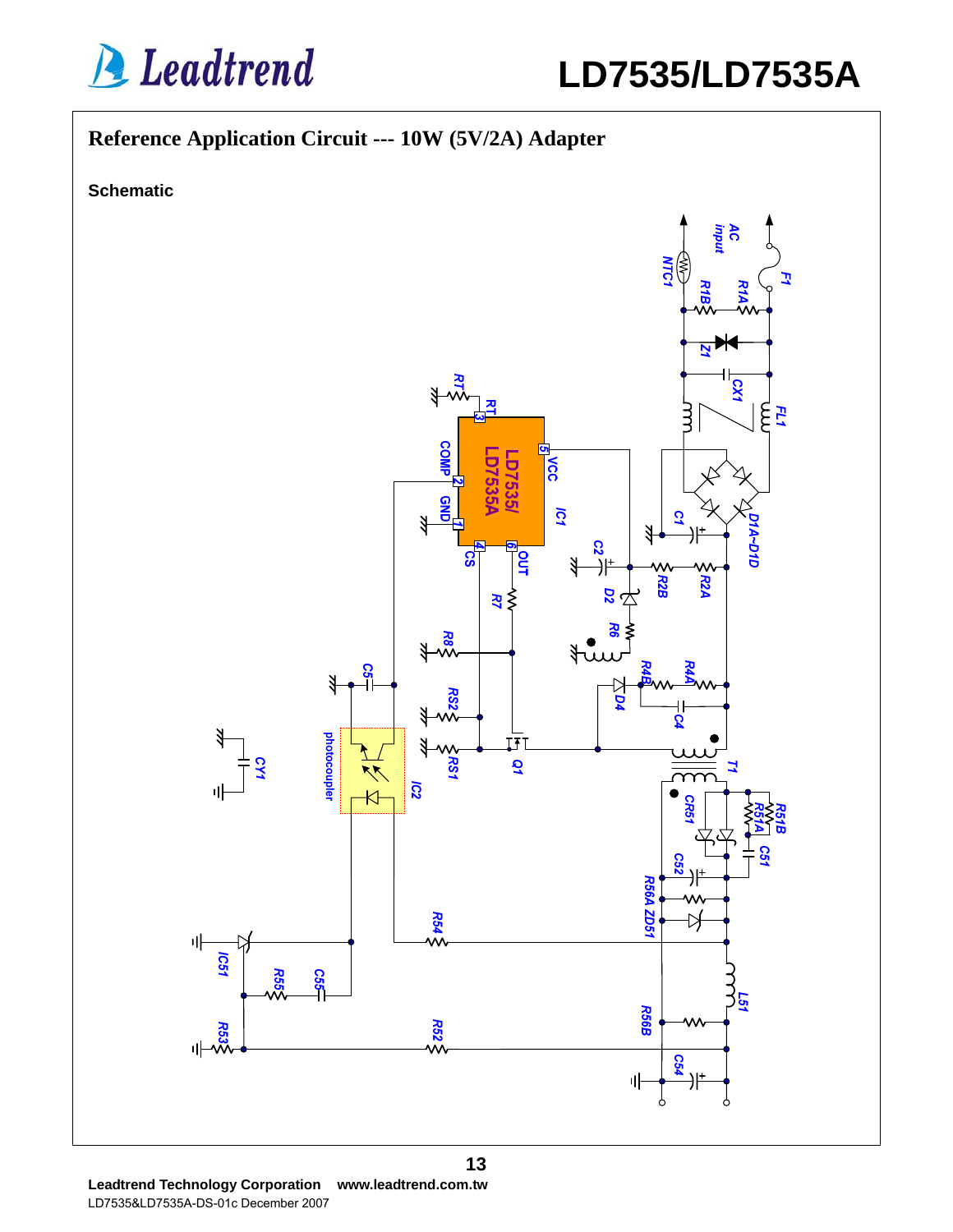

## **Reference Application Circuit --- 10W (5V/2A) Adapter**

#### **BOM**

| P/N               | <b>Component Value</b><br>Original |              |  |
|-------------------|------------------------------------|--------------|--|
| R <sub>1</sub> A  | N/A                                |              |  |
| R <sub>1</sub> B  | N/A                                |              |  |
| R <sub>2</sub> A  | 750KΩ, 1206                        |              |  |
| R <sub>2</sub> B  | 750KΩ, 1206                        |              |  |
| R <sub>4</sub> A  | 39KΩ, 1206                         |              |  |
| R <sub>4</sub> B  | 39KΩ, 1206                         |              |  |
| R <sub>6</sub>    | $10\Omega$ , 1206                  |              |  |
| R7                | $10\Omega$ , 1206                  |              |  |
| R <sub>8</sub>    | $10K\Omega$ , 1206                 |              |  |
| RS <sub>1</sub>   | $2.70\Omega$ , 1206, 1%            |              |  |
| RS <sub>2</sub>   | $2.70\Omega$ , 1206, 1%            |              |  |
| <b>RT</b>         | 100KΩ, 0805, 1%                    |              |  |
| <b>R51A</b>       | $100\Omega$ , 1206                 |              |  |
| R <sub>51</sub> B | 100Ω, 1206                         |              |  |
| <b>R52</b>        | $2.49$ K $\Omega$ , 0805, 1%       |              |  |
| <b>R53</b>        | 2.49ΚΩ, 0805, 1%                   |              |  |
| <b>R54</b>        | $220\Omega$ , 0805                 |              |  |
| <b>R55</b>        | 10KΩ, 0805                         |              |  |
| <b>R56A</b>       | $510\Omega$ , 1206                 |              |  |
| R <sub>56</sub> B | N/A                                |              |  |
| NTC1              | 08SP005                            |              |  |
| FL <sub>1</sub>   | 20mH                               | <b>UU9.8</b> |  |
| T <sub>1</sub>    | $EI-22$                            |              |  |
| L <sub>51</sub>   | 2.7 <sub>µ</sub> H                 |              |  |

| P/N              | <b>Component Value</b>   | <b>Note</b> |
|------------------|--------------------------|-------------|
| C <sub>1</sub>   | 22µF, 400V               | $L$ -tec    |
| C <sub>2</sub>   | 10µF, 50V                |             |
| C <sub>4</sub>   | 1000pF, 1000V, 1206      | Holystone   |
| C <sub>5</sub>   | $0.01 \mu F$ , 16V, 0805 |             |
| C51              | 1000pF, 50V, 0805        |             |
| C <sub>52</sub>  | 1000µF, 10V              | L-tec       |
| C <sub>54</sub>  | 470µF, 10V               | L-tec       |
| C <sub>55</sub>  | $0.01 \mu F$ , 16V, 0805 |             |
| CX <sub>1</sub>  | $0.1 \mu F$              | X-cap       |
| CY <sub>1</sub>  | 2200pF                   | Y-cap       |
| D <sub>1</sub> A | 1N4007                   |             |
| D <sub>1</sub> B | 1N4007                   |             |
| D <sub>1</sub> C | 1N4007                   |             |
| D <sub>1</sub> D | 1N4007                   |             |
| D <sub>2</sub>   | <b>PS102R</b>            |             |
| D <sub>4</sub>   | 1N4007                   |             |
| Q <sub>1</sub>   | 2N60B                    | 600V/2A     |
| <b>CR51</b>      | SB540                    |             |
| ZD51             | 6V <sub>2</sub> C        |             |
| IC <sub>1</sub>  | LD7535/LD7535A BL        | SOT-26      |
| IC <sub>2</sub>  | <b>EL817B</b>            |             |
| <b>IC51</b>      | <b>TL431</b>             | 1%          |
| F <sub>1</sub>   | 250V, 1A                 |             |
| Z1               | N/A                      |             |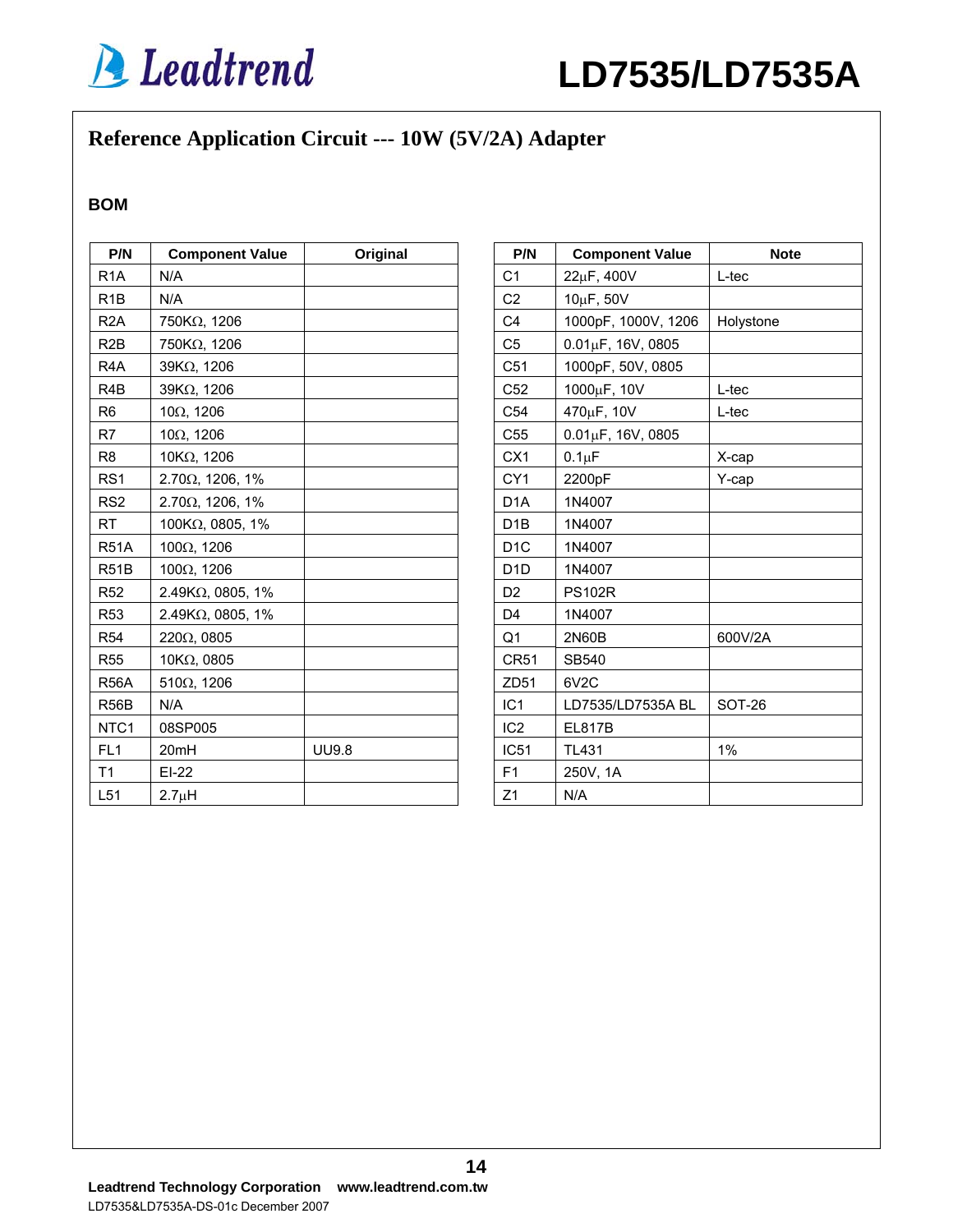**A** Leadtrend

**LD7535/LD7535A**

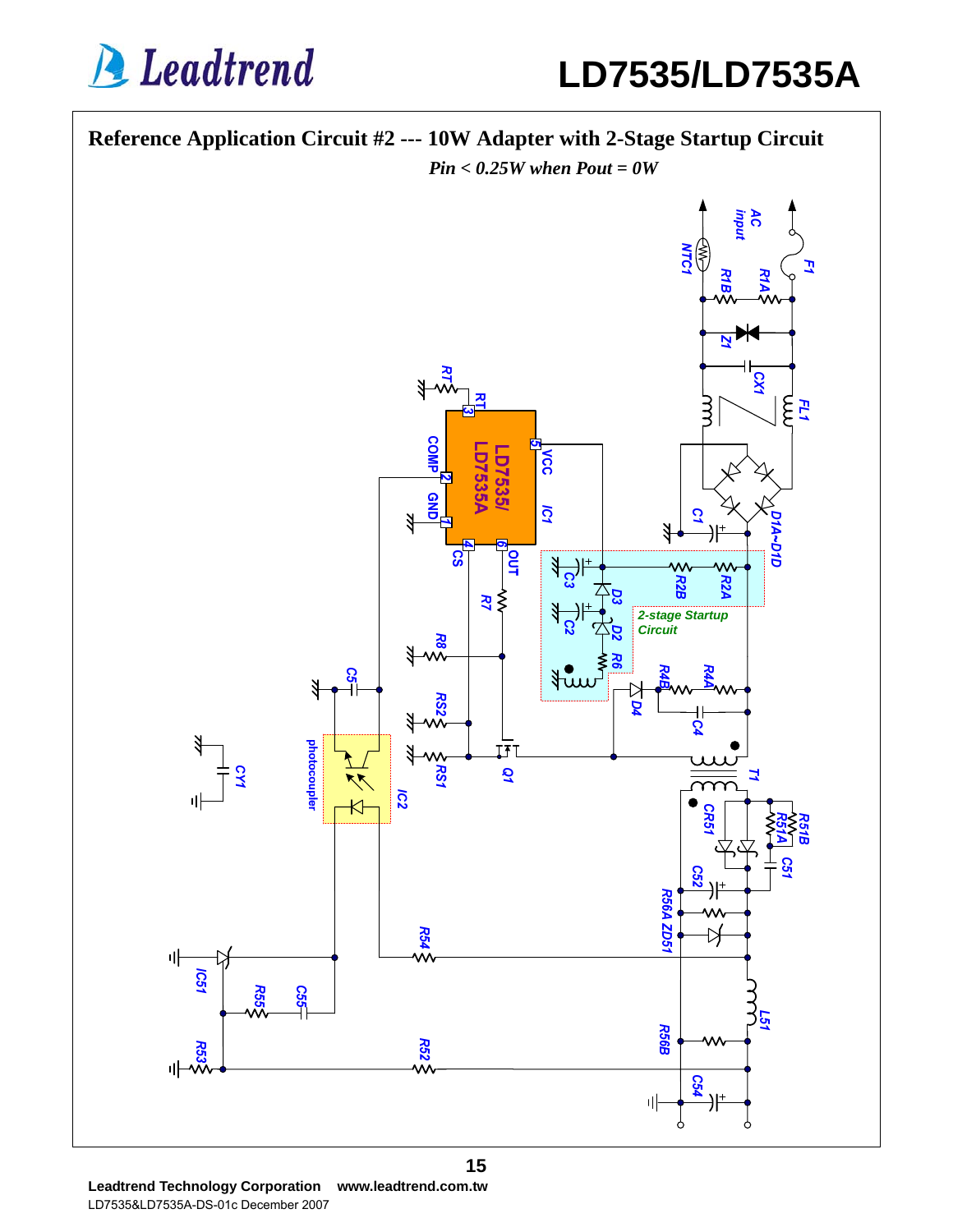## **Reference Application Circuit #2 --- 10W Adapter with 2-Stage Startup Circuit**

#### **BOM**

| P/N               | <b>Component Value</b><br>Original |              |  |
|-------------------|------------------------------------|--------------|--|
| R <sub>1</sub> A  | N/A                                |              |  |
| R <sub>1</sub> B  | N/A                                |              |  |
| R <sub>2</sub> A  | 2.2MΩ, 1206                        |              |  |
| R2B               | $2.2M\Omega$ , 1206                |              |  |
| R <sub>4</sub> A  | 39KΩ, 1206                         |              |  |
| R <sub>4</sub> B  | 39KΩ, 1206                         |              |  |
| R <sub>6</sub>    | $2.2\Omega$ , 1206                 |              |  |
| R7                | $10\Omega$ , 1206                  |              |  |
| R <sub>8</sub>    | 10KΩ, 1206                         |              |  |
| RS <sub>1</sub>   | $2.70\Omega$ , 1206, 1%            |              |  |
| RS <sub>2</sub>   | $2.70\Omega$ , 1206, 1%            |              |  |
| <b>RT</b>         | 100KΩ, 0805, 1%                    |              |  |
| <b>R51A</b>       | 100Ω, 1206                         |              |  |
| R <sub>51</sub> B | $100\Omega$ , 1206                 |              |  |
| <b>R52</b>        | 2.49KΩ, 0805, 1%                   |              |  |
| <b>R53</b>        | $2.49K\Omega$ , 0805, 1%           |              |  |
| <b>R54</b>        | $220\Omega$ , 0805                 |              |  |
| <b>R55</b>        | 10KΩ, 0805                         |              |  |
| <b>R56A</b>       | 1ΚΩ, 1206                          |              |  |
| <b>R56B</b>       | N/A                                |              |  |
| NTC <sub>1</sub>  | $5\Omega$ , $3A$                   | 08SP005      |  |
| FL <sub>1</sub>   | 20mH                               | <b>UU9.8</b> |  |
| T1                | $EI-22$                            |              |  |
| L <sub>51</sub>   | 2.7 <sub>µ</sub> H                 |              |  |

| P/N              | <b>Component Value</b>   | <b>Note</b>   |
|------------------|--------------------------|---------------|
| C <sub>1</sub>   | 22µF, 400V               | L-tec         |
| C <sub>2</sub>   | 10µF, 50V                | L-tec         |
| C <sub>3</sub>   | $2.2\mu$ F, 50V          |               |
| C <sub>4</sub>   | 1000pF, 1000V, 1206      | Holystone     |
| C <sub>5</sub>   | $0.01 \mu F$ , 16V, 0805 |               |
| C51              | 1000pF, 50V, 0805        |               |
| C52              | 1000µF, 10V              | L-tec         |
| C <sub>54</sub>  | 470µF, 10V               | L-tec         |
| C <sub>55</sub>  | $0.01 \mu F$ , 16V, 0805 |               |
| CX <sub>1</sub>  | $0.1 \mu F$              | X-cap         |
| CY <sub>1</sub>  | 2200pF                   | Y-cap         |
| D <sub>1</sub> A | 1N4007                   |               |
| D <sub>1</sub> B | 1N4007                   |               |
| D <sub>1</sub> C | 1N4007                   |               |
| D <sub>1</sub> D | 1N4007                   |               |
| D <sub>2</sub>   | <b>PS102R</b>            |               |
| D <sub>3</sub>   | 1N4148                   |               |
| D <sub>4</sub>   | 1N4007                   |               |
| Q1               | 2N60B                    | 600V/2A       |
| <b>CR51</b>      | SB540                    |               |
| ZD51             | 6V <sub>2</sub> C        |               |
| IC <sub>1</sub>  | LD7535/LD7535A IL        | <b>SOT-26</b> |
| IC <sub>2</sub>  | <b>EL817B</b>            |               |
| IC <sub>51</sub> | <b>TL431</b>             | 1%            |
| F1               | 250V, 1A                 |               |
| Z1               | N/A                      |               |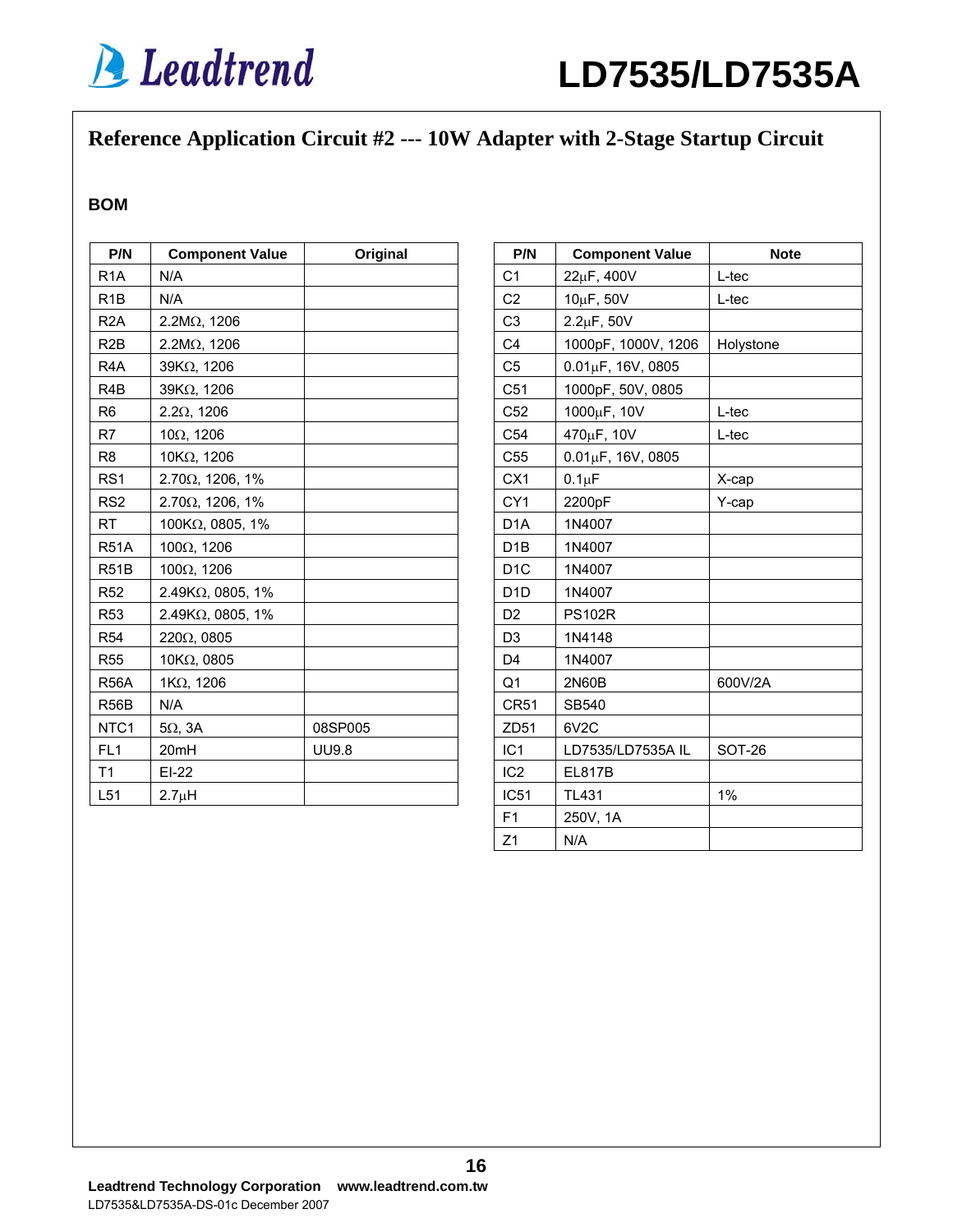

## **LD7535/LD7535A**

## **Package Information**

**SOT-26** 



|               | <b>Dimension in Millimeters</b> |              | <b>Dimensions in Inches</b> |              |
|---------------|---------------------------------|--------------|-----------------------------|--------------|
| <b>Symbol</b> | <b>Min</b>                      | <b>Max</b>   | <b>Min</b>                  | <b>Max</b>   |
| A             | 2.692                           | 3.099        | 0.106                       | 0.122        |
| B             | 1.397                           | 1.803        | 0.055                       | 0.071        |
| C             |                                 | 1.450        |                             | 0.058        |
| D             | 0.300                           | 0.550        | 0.012                       | 0.022        |
| F             | 0.838                           | 1.041        | 0.033                       | 0.041        |
| Н             | 0.080                           | 0.254        | 0.003                       | 0.010        |
| ı             | 0.050                           | 0.150        | 0.002                       | 0.006        |
| J             | 2.600                           | 3.000        | 0.102                       | 0.118        |
| M             | 0.300                           | 0.600        | 0.012                       | 0.024        |
| θ             | $0^{\circ}$                     | $10^{\circ}$ | $0^{\circ}$                 | $10^{\circ}$ |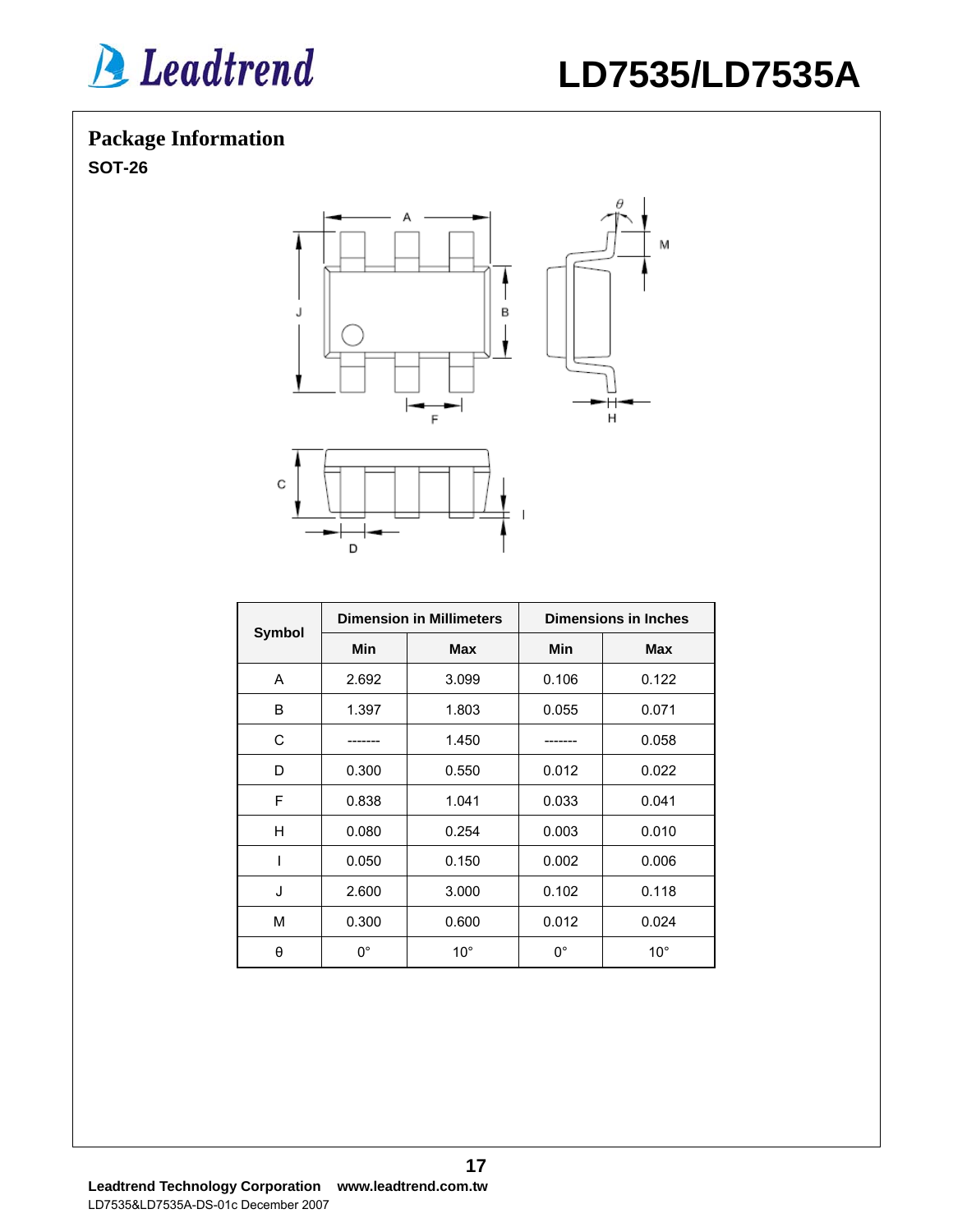

### **Package Information**

**DIP-8** 



| Symbol | <b>Dimension in Millimeters</b> |            | <b>Dimensions in Inches</b> |            |
|--------|---------------------------------|------------|-----------------------------|------------|
|        | Min                             | <b>Max</b> | Min                         | <b>Max</b> |
| A      | 9.017                           | 10.160     | 0.355                       | 0.400      |
| B      | 6.096                           | 7.112      | 0.240                       | 0.280      |
| C      |                                 | 5.334      |                             | 0.210      |
| D      | 0.356                           | 0.584      | 0.014                       | 0.023      |
| E      | 1.143                           | 1.778      | 0.045                       | 0.070      |
| F      | 2.337                           | 2.743      | 0.092                       | 0.108      |
|        | 2.921                           | 3.556      | 0.115                       | 0.140      |
| J      | 7.366                           | 8.255      | 0.290                       | 0.325      |
|        | 0.381                           |            | 0.015                       |            |

#### **Important Notice**

Leadtrend Technology Corp. reserves the right to make changes or corrections to its products at any time without notice. Customers should verify the datasheets are current and complete before placing order.